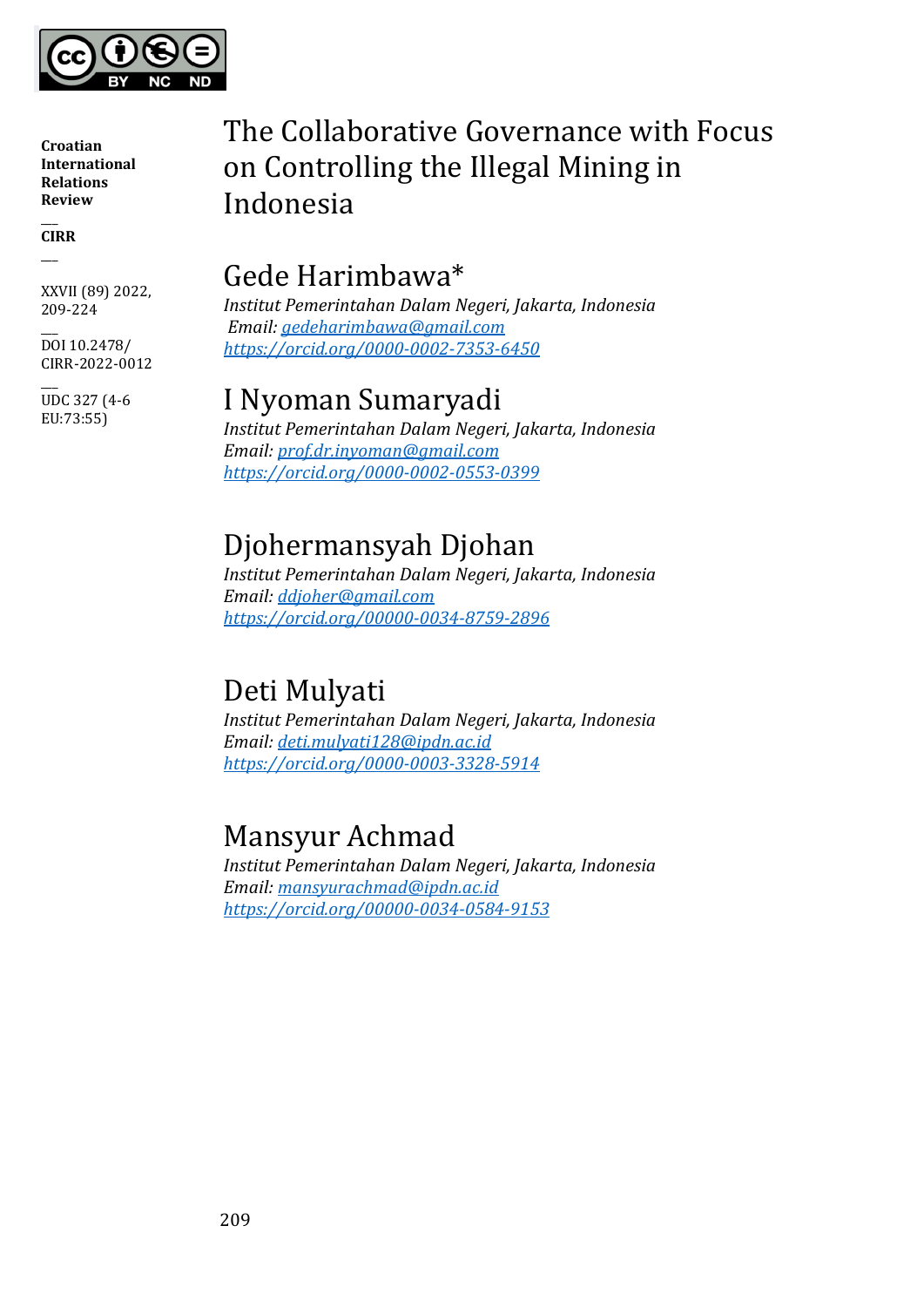#### **Abstract**

#### **Key words:**

*Collaborative Governance; Controlling; Illegal Mining; West Nusa Tenggara Province*

*This study studies and analyzes collaborative governance to develop a strategic paradigm for controlling illegal mining in the Indonesian province of West Nusa Tenggara. This study employed a qualitative approach with 16 research respondents selected using the snowball method. This investigation also employs descriptive analysis derived from observer triangulation analysis. According to the findings of this study, the collaborative governance in controlling illegal mining in West Nusa Tenggara Province has shown a positive direction if it continues to be carried out consistently between the current government and its law enforcement officers to control the persistent illegal miners in the jurisdiction area of West Nusa Tenggara Province. The PASTI collaboration model, which is comprised of the regional government,*  law enforcement officers, private sector, community leaders, and parent *organizations, is the strategic model derived from the findings of this study and can be utilized to control illegal mining in West Nusa Tenggara Province (environmental observers).*

## **Introduction**

The origin of mining in Indonesia can be traced back to colonial times. Besides, modern mining in Indonesia began with the issuance of Mining Law No. 11/1967, marked by foreign investors (Hasibuan, Tjakraatmadja, & Sunitiyoso, 2021). Simultaneously, the welfare of the Indonesian people based on economic democracy has been thought of since a long time ago by the nation's founding fathers through the opening fragment of paragraph (3) article (33) of the 1945 Constitution (Istinah, Witasari, Fuadi, & Maskun, 2021). One way to fulfill that is by securing the mining sector, which is ruled by a regional autonomy policy to enhance economic growth and community welfare (Antono, Jaharadak, & Khatibi, 2019), especially in West Nusa Tenggara Provence. However, it is unfortunate that the mining potential spread across West Nusa Tenggara (NTB) has not been appropriately managed (Anggraeni, Agustriani, & Palimbong, 2020). This is demonstrated by the upward trend in the number of cases of illicit mining reported from 2014 to 2018. The biggest number of unlawful mining activities suggests that the management of permits is complex and time- and cost-intensive. In addition, experts emphasized the need to give a condensed summary of collaborative governance's measures aimed at curbing illegal mining in Indonesia. (Anggraeni et al., 2020; Hasibuan et al., 2021).

Additionally, the issue of illegal miners arises due to the expiry of the Mining Business Permit (IUP). Hence, licensed miners initially are reluctant to renew their licenses and become unlawful miners. At the same time, most miners are unwilling to register because the licensing process is timeconsuming, requires many legal documents, and is costly (Suhartini & Abubakar, 2017). Research shows that the Department of Energy and Mineral Resources (ESDM) of West Nusa Tenggara marked that from the total of 294 mining companies, there was only 261 mining business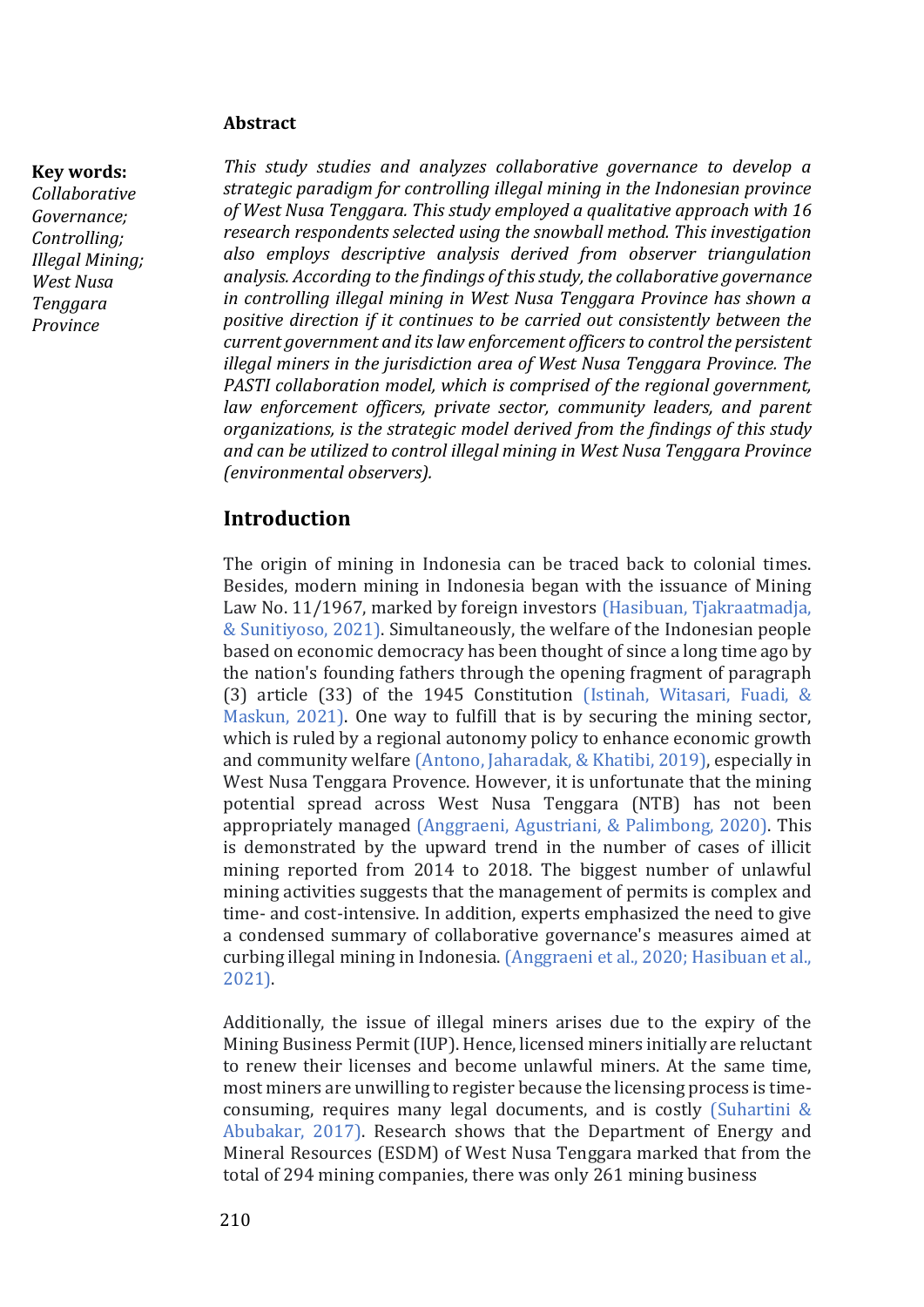#### $\overline{\phantom{a}}$ **CIRR**

 $\overline{\phantom{a}}$ 

XXVIII (89) 2022, 209-224

permits out in West Nusa Tenggara in 2019, consisting of 27 business permits for the metal mineral mining category and 234 for the rock mining category (Harimbawa, Sumaryadi, Djohan, & Mulyati, 2022). Furthermore, The West Nusa Tenggara's ESDM Office noted that the 11 mining business permits were in protected and conservative forest areas covering 35,519 hectares (Harimbawa et al., 2022).

The Publish What You Pay (PWYP) Indonesia and a coalition of 35 civil society organizations that promote the improved governance and its utilization of extractive resources (oil, gas, mining, and other natural resources), along with The Community Solidarity for Transparency of West Nusa Tenggara (SOMASI NTB), conducted a rapid assessment of the opportunities and challenges in increasing the transparency of mining permits in the West N. Nusa Tenggara. PWYP Indonesia and SOMASI NTB discovered disparities among Regional Apparatus entities undertaking public information disclosure based on this brief investigation. (Irfan & Israfil, 2017).

In an initial effort to manage illicit miners, the Governor of West Nusa Tenggara coordinated with all necessary legal instruments, including the DPRD, to issue laws on mining company permits to resolve these issues (Kurniawan & Surono, 2013). Based on these regulations, the government of West Nusa Tenggara has canceled 46 mining business licenses that did not correspond with their primary business aims. Nonetheless, this initial effort is deemed insufficient because population income distribution did not appear as anticipated; therefore, the West Nusa Tenggara Regional Government must maintain its governance and develop sound policies (Harimbawa et al., 2022). Similarly, it must engage with several partners to eliminate illegal mining and promote community welfare. Consequently, the current study intends to investigate the collaborative governance for addressing illegal mining by performing a qualitative analysis to propose a comprehensive solution.

## **Literature Review**

One of the Governance concepts is the concept of Collaborative Governance (CG), in which various private and public actors should work together distinctly, applying specific procedures for establishing rules and regulations regarding public goods provision and are suitable for the society (Bianchi, Nasi, & Rivenbark, 2021). Simultaneously, collaboration is needed to enable the structure to effectively meet the increasing demands which arise from management across government, organizational and sectoral boundaries (Mukhlis & Perdana, 2022). Besides that, early researchers defined those collaborative efforts as a method to achieve goals flexibly with more creative goal achievement quickly (Ansell & Gash, 2008). Researchers also reported these collaborations as the most competitive path to produce new goods and services that allow for the advancement of knowledge globally (Sullivan, White, & Hanemann, 2019). At the same time, Florini and Pauli (2018)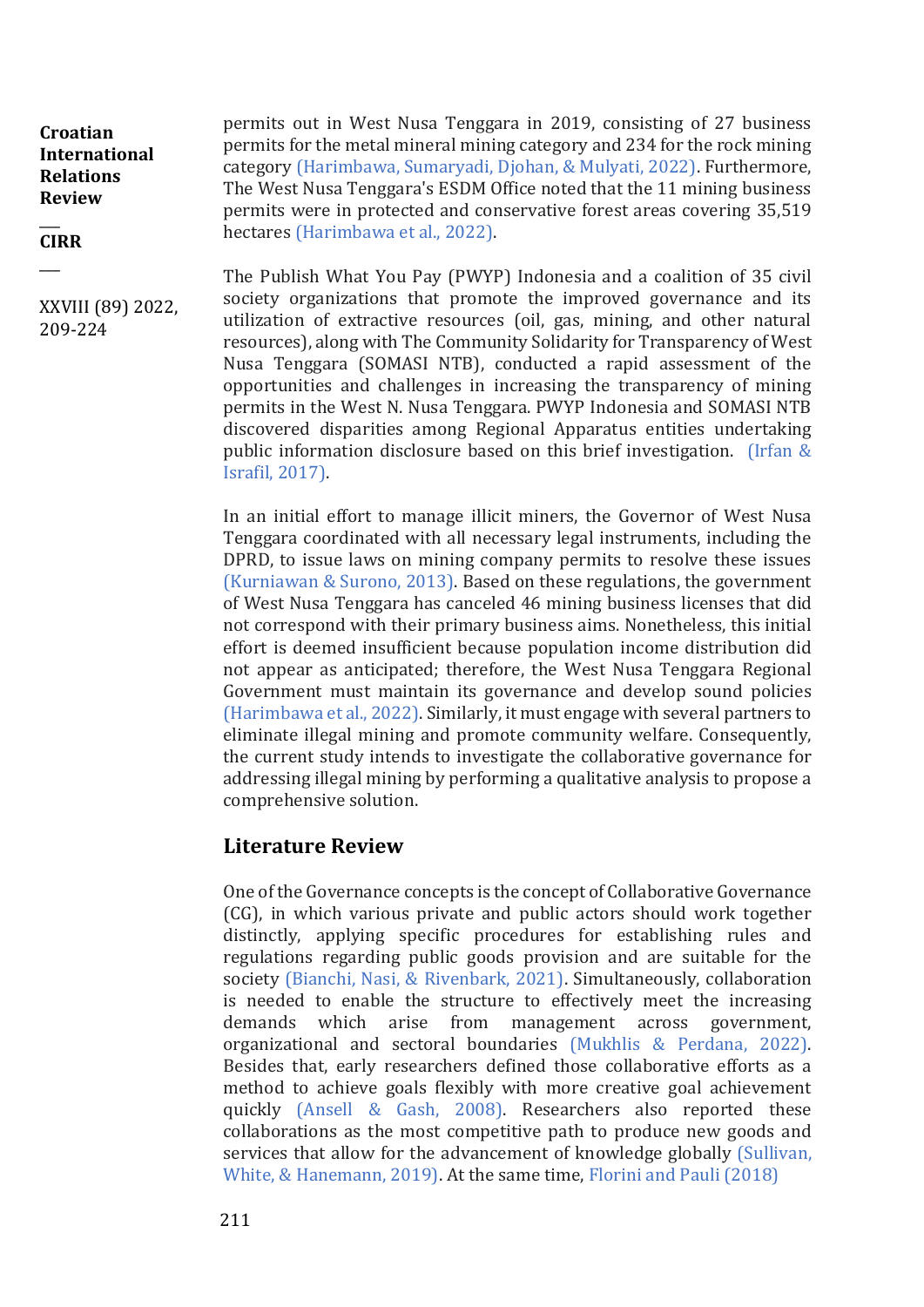$\overline{\phantom{a}}$ **CIRR**

 $\overline{\phantom{a}}$ 

XXVIII (89) 2022, 209-224

highlighted the significance of collaborative governance as a pillar to achieving sustainable development goals.

(Huxham, Vangen, Huxham, & Eden, 2000) outlined six aspects of the collaborative governance method for conducting this collaboration: goal management; compromise; communication; democracy and equality; strength and trust; determination and stamina. Moreover, according to (Thomson & Perry, 2006), collaborative governance is viewed as one method for resolving chronic social conflicts between stakeholders and formulating regional development plans for environmental protection policies via creative, deliberate, and mutually advantageous selforganization. In the collaborative governance system, participants and the government are treated equally and autonomously as social actors (Purdy, 2012). Consequentially, group decisions are not made by majority vote but by consensus (Purdy, 2012). Collaborative governance is a means of achieving participatory democracy in social conflict, regional development, and environmental protection. In light of the importance of collaborative governance, the purpose of the present study is to examine collaborative governance for addressing illicit mining by focusing on goal management, compromise, communication, democracy and equality, strength and trust, resolve, and perseverance.

## **Research Methods**

This research was sketched by descriptive qualitative design. The descriptive qualitative design was chosen due to the emphasis on the perceptions and experiences of the participants and the way such experiences make sense regarding various aspects of life (Bloomfield & Fisher, 2019). Therefore this research produces many fundamental realities which can be developed through triangulation analysis to reveal the validity of the data (Noble & Heale, 2019). Furthermore, this research also applied Comte's positivism paradigm that highlights the observed facts and activities to produce knowledge based on experience (Kaboub, 2008) to reveal the social progress of the Indonesian people, especially people in West Nusa Tenggara Province, to realize their prosperity and legal awareness.

This research pointed out the illegal mining cases that occurred in the jurisdiction area of West Nusa Tenggara Province through the research period from September 2021 to February 2022 by existing secondary and primary data sources according to the research focus. The research informants were 16 people who were determined by the snowball sampling technique to deliver their views regarding illegal mining, regulations, and the role of the local government and West Nusa Tenggara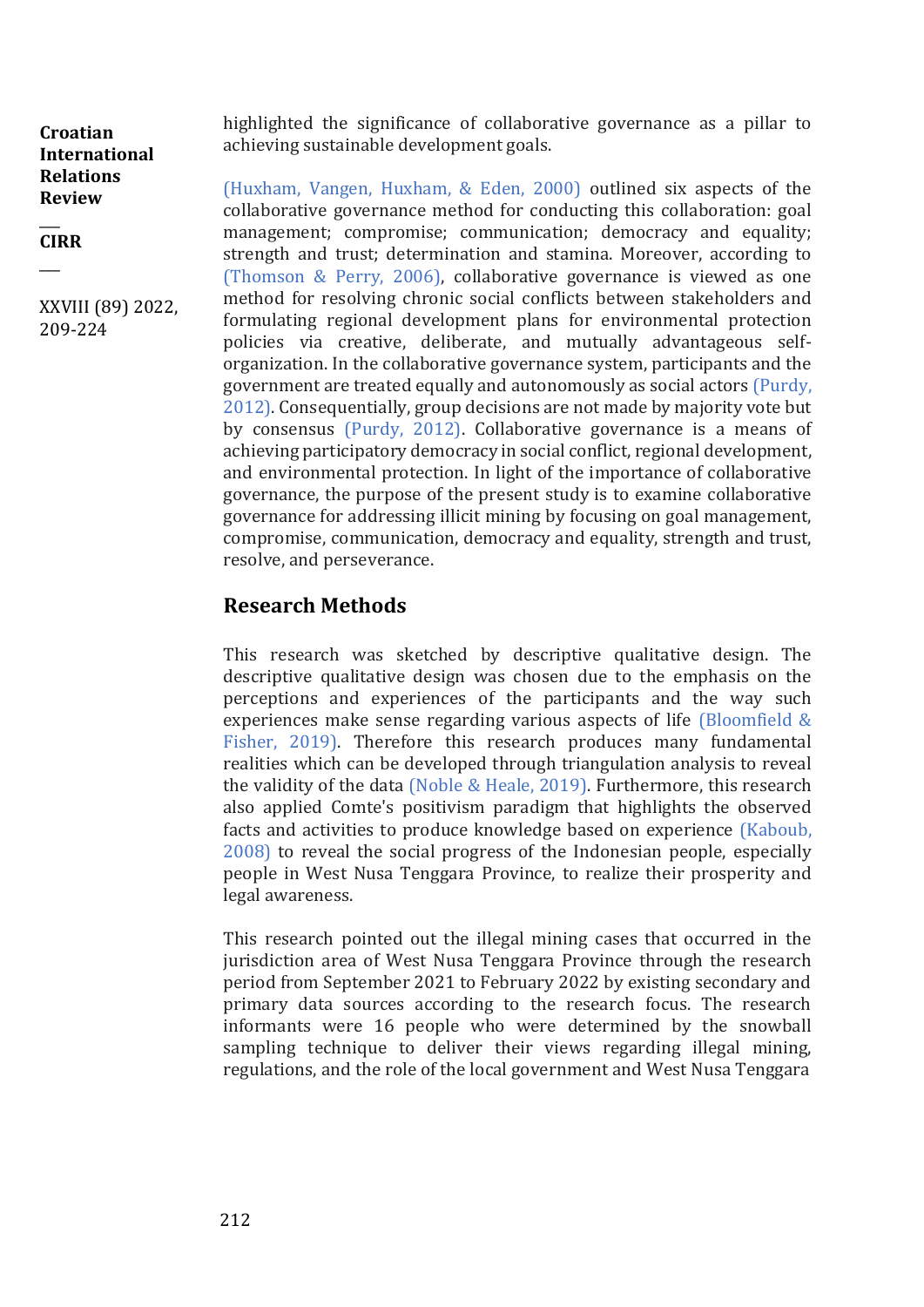

**Figure 1.** Conceptual Research

## **Result and Discussion**

As an archipelago, the Indonesian province of West Nusa Tenggara comprises two (two) big islands, namely Lombok Island and Sumbawa Island. The entire land area of West Nusa Tenggara Province's ten (ten) regencies is 20,124.48 km2 (Irfan & Israfil, 2017). The province of West Nusa Tenggara has several mining activities, including metal mining and rock mining, given its size (Baiq, 2018). However, these mining activities in the province of West Nusa Tenggara have not yet exceeded expectations due to the prevalence of illegal mining. Under (Schruijer, 2020)idea, numerous analyses of collaborative governance are cited in this study.

## **The Analysis of Collaborative Governance by Prioritizing Targets Management**

The collaborative governance fulfillment by enforcing the law on illegal miners seemed to be a real need for future environment and regional income (Pölönen, Allard, & Raitio, 2020). Hence, there is a dire need for all the elements of the West Nusa Tenggara Province community and the government to work together to force and apply the law equitably and fairly. Besides, to control, handle, and illegal discipline miners, the West Nusa Tenggara Province community law enforcement can be a suitable solution via the cultural method (Harimbawa et al., 2022). In this manner, illegal miners will be more conscientious about their actions due to legal consequences. On the other hand, at the regional government level, collaborating with line enforcement agencies and all sectors of society to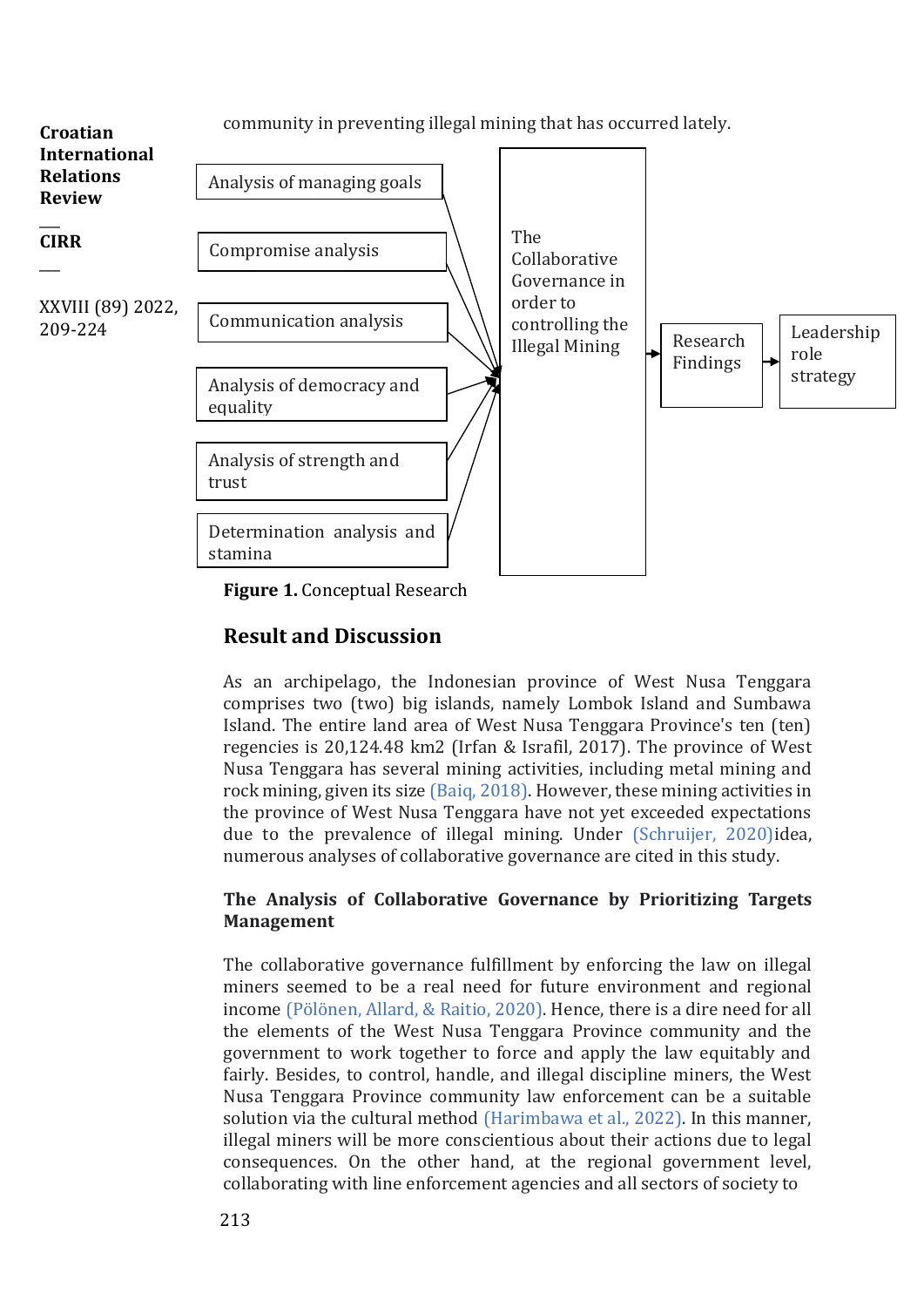$\overline{\phantom{a}}$ **CIRR**

 $\overline{\phantom{a}}$ 

XXVIII (89) 2022, 209-224

combat illegal mining is a formidable problem. (Duff & Downs, 2019). Besides, collaborative governance also aims to enforce laws to prevent illegal mining, resulting in the environmental pollution in Indonesia, specifically in the province of West Nusa Tenggara (Anggraeni et al., 2020). To optimize this prevention, there is a synergy between all government tires, service agencies, including the Police Department, security forces, i.e., the Indonesian National Army (TNI), and law enforcement agencies to reduce the number of illegal miners and increase the number of law enforcers. By highlighting the importance of such cooperation, it is necessary to form a Task Force for Unlicensed Gold Mining (PETI Task Force Team), consisting of relevant agencies and law enforcement officers. The formation of the task force team is an all-out attempt to supply illicit miners with education and prosecution. However, its formation is primarily intended to correct the attitudes and understanding of illegal miners. Therefore, with a good purpose, it is hoped that it will change the activities of the people who depend on their life on illegal mining.

Research shows that an important thing that can change the mindset of illegal miners is law enforcement by local officials (Syahrin, 2018). According to the sources, enforcing the law requires a focus on relative justice, prioritizing the conversion process to determine the most effective means of managing illegal mining. (Yulianto, 2020). However, research shows that, in actuality, the law enforcement agencies are not efficiently and effectively utilizing their powers to control the illegal mining due to some shortcomings in existing regulations and difficulty in licensing process to become legal minors (Harimbawa et al., 2022). The shared objective of implementing collaborative governance should be to consistently enforce the law against unlawful miners to overcome such deficiencies. Therefore, the current government, law-making bodies, and forces should be aware of the miner-perceived inconveniences and problems associated with the licensing procedure.

Besides, the collaborative governance can establish a sustainable cooperative environment among the law enforcement officers and regional leaders in the area to facilitate the miners to opt for the legal procedures for mining. This opinion is included in the "Regional Medium Term Development Plan (RPJMD) 2016-2021. To have prosperous futures, all individuals are expected to act morally and to have positive personalities in their respective roles. Additionally, consistency is necessary to achieve consistent objectives at the regional, local, provincial, and national levels. In addition, it demonstrates the government's responsibility as the holder of the law's mandate to act within the appropriate legal boundaries while also considering the economic demands of the population.

In other words, this collaborative governance in line with enforcement for illegal mining in West Nusa Tenggara Province can be a manifestation to handle all the issues and complex situations in the mining context. There are numerous potential solutions to this problem. For instance, the construction of a social community approach and the activation of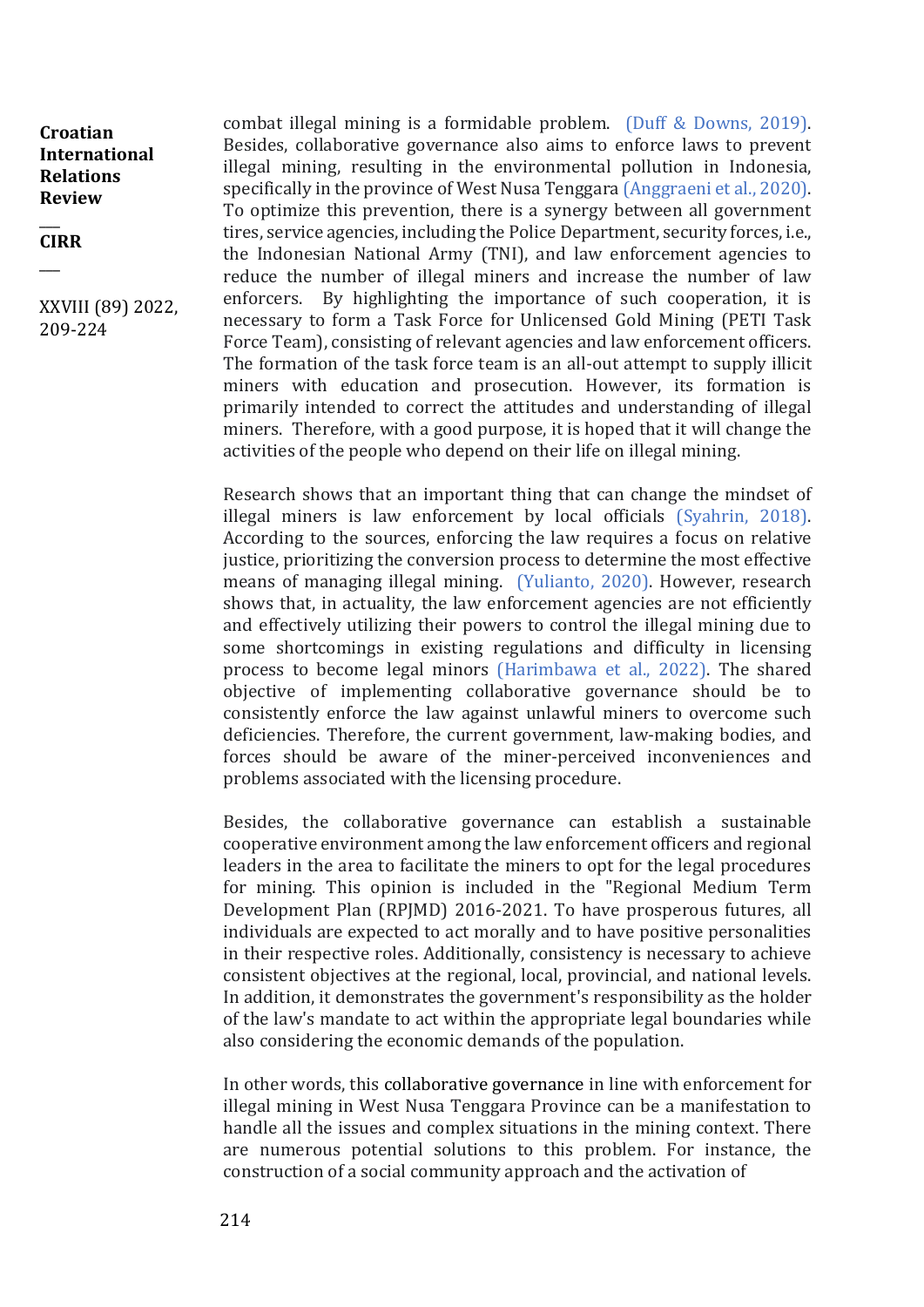#### $\overline{\phantom{a}}$ **CIRR**

 $\overline{\phantom{a}}$ 

XXVIII (89) 2022, 209-224

community leaders to unite all the highest and lowest elements in support of the 2016-2021 RPJMD's objectives, aims, and ambitions. The socioeconomic conditions of the inhabitants, which are dependent on illicit mining, can be altered and redirected to other sectors, such as agricultural areas and modern mining fields, with substantial expenditures. In addition to improving the living standards of the mining community, it may also contribute to environmental preservation and the sustainable use of natural resources for future generations. Collaborative Governance Analysis by Prioritizing Compromise.

Collaborative governance is an embodiment that encourages joint efforts from the stakeholders and non-states to overcome these complex issues through collective decision-making and implementation (Bianchi et al., 2021; Florini & Pauli, 2018; Pölönen et al., 2020; Sullivan et al., 2019). At the same time, as a concrete form of handling illegal miners, all elements require collaborative governance to develop plans and implement law enforcement against illegal miners in the legal area of West Nusa Tenggara Province. Besides, forming an action plan implies a need for communication and coordination across institutions or agencies in the Regional Government of West Nusa Tenggara Province. So, it is hoped that the communication and coordination methods will lead to the will to improve and minimize the occurrence of mining which is no longer widespread. The big expectation in this law enforcement is that it is equitable and fair, which also becomes the community's hope.

Society favors an integrated partnership between all branches of government and law enforcement. Consequently, it is believed that this integration and cooperation will produce or reflect a positive indication for all joint lines by prioritizing development and supervision efforts and encouraging illegal mining operations to adopt legal mining practices. This viewpoint argues that a shift in perspective would result in a better direction by realizing the coaching and monitoring process. As a result of this shift in perspective, it is intended that illegal miners will no longer engage in illegal or illicit mining. In addition, collaborative governance in illegal mining law enforcement is viewed as a challenge for which no solution exists.

Therefore, the government, law enforcers, and social and community leaders need to sit down and think about this properly by mixing and matching all instruments of thought to create and form an appropriate solution for this wild miner to stop doing the illegal way. Those illegal miners will get the right solution to determine their future activities. This collaboration can be accomplished by reviving the nodes of law enforcement by collaborating with all elements of the regional government down to the lowest level and with the assistance of law enforcement officers by prioritizing the duties and functions of each party so that it can serve as a model for future collaborations with other parties in the relevant field. It is intended that by teaching and strengthening the community about the consequences of illicit mining practices, they will alter the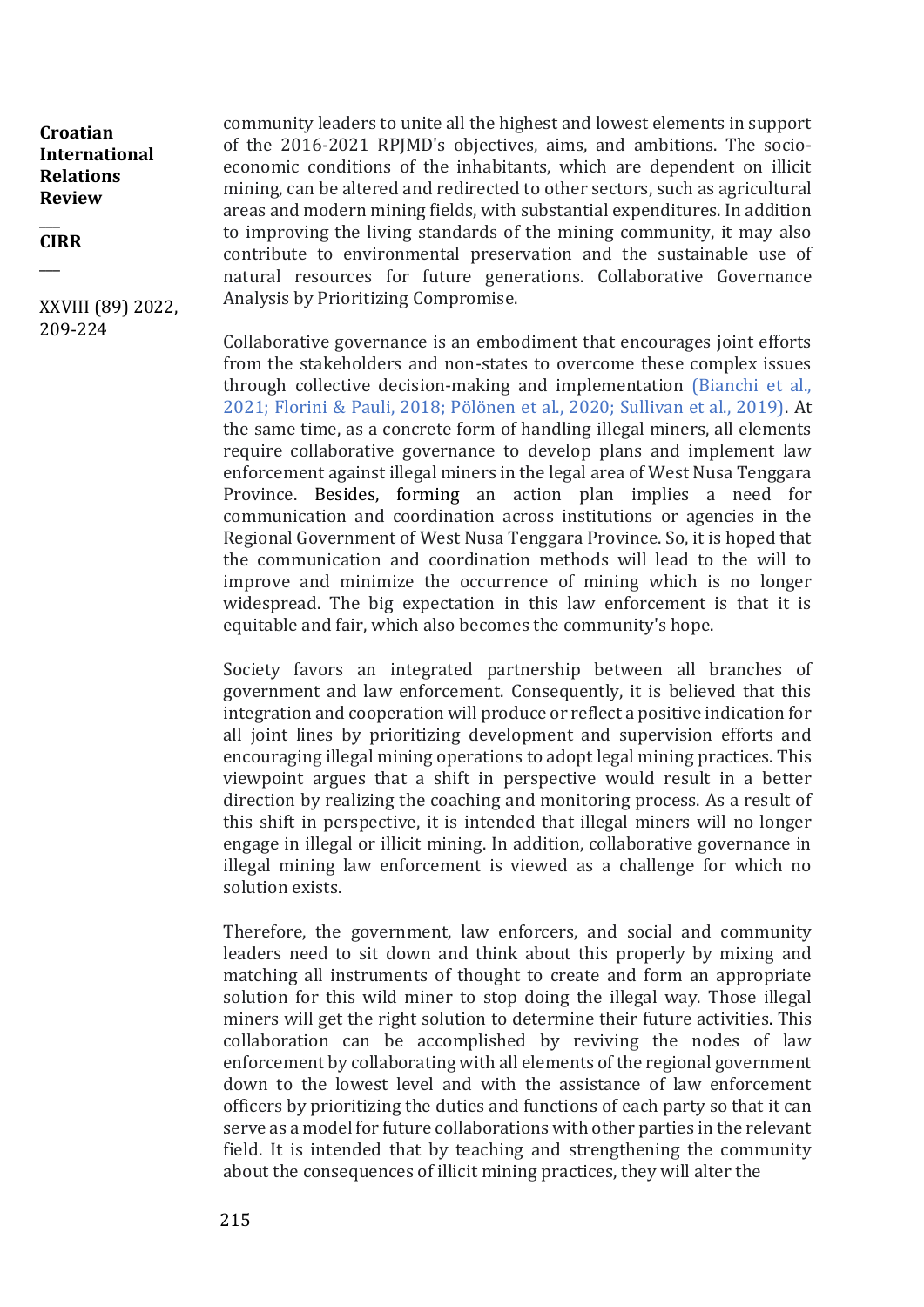$\overline{\phantom{a}}$ **CIRR**

 $\overline{\phantom{a}}$ 

XXVIII (89) 2022, 209-224

paradigm as illegal miners transition to licensed miners. This is also an appreciation for collaborative governance, which can create new entrepreneurs from the mining sector. Simultaneously, having a business license can also preserve an integrated and massive environment (Idemudia, Kwakyewah, & Muthuri, 2020).

Thus, to conduct this collaboration, the regional government of West Nusa Tenggara Province needs to apply an inventory method to manage regional assets properly. That will provide significant benefits for the smoothness and success of the activities. In addition, the provincial government of West Nusa Tenggara Province needs to implement systematic and continuous socialization methods to create discipline and order in norms, customs, and culture in the community to be maintained. It should present all strategies and operations implemented by the government apparatus, law enforcement, and community leaders to reduce the number of illegal miners. In addition, collaborative governance is the cornerstone of all other components of internal control that provide discipline and structure because it prioritizes and shapes an organization's culture to influence employees' control awareness. (Tolvanen et al., 2019). Hence, the regional government of West Nusa Tenggara Province needs to apply the methods to control the environment due to illegal mining.

4.1. Last but not least, the regional government of West Nusa Tenggara Province must employ control techniques to eradicate or limit all sorts of dangers and disturbances to public order and ensure that regional government and laws or regulations can operate efficiently. It can assist the government and the society create national security more efficiently, effectively, and in an organized manner. Collaborative Governance Analysis by Prioritizing Communication

To serve the community, especially those affected by the law enforcement of illegal miners, collaborative governance between the regional government and law enforcement officers is necessary to establish. It is also essential to devise regulations related to unlawful miners and create balanced social and economic conditions for the communities affected by these illegal actions. In this collaboration, firmness in supervision must be ensured by issuing spatial recommendations in each district/city to license the mining sector. It also facilitates business people who will apply for permits and carry out law enforcement against illegal miners who do not have good intentions to obtain permits. Because the central government gives the licensing policy, it can mandate law enforcement against illegal miners through regional government and community leaders to find out the right solution for illegal miners. However, finding a solution for illegal miners who no longer conducts illegal mining is not just an ordinary discourse but needs to require further discussion involving all elements or elements down to the lowest layers (Kortei et al., 2020). This is because the weakest parts can carefully see, hear and feel the complaints and concerns of illegal mining actors affected by law enforcement to continue their lives amid transitioning activities towards a better direction (Obeng et al.,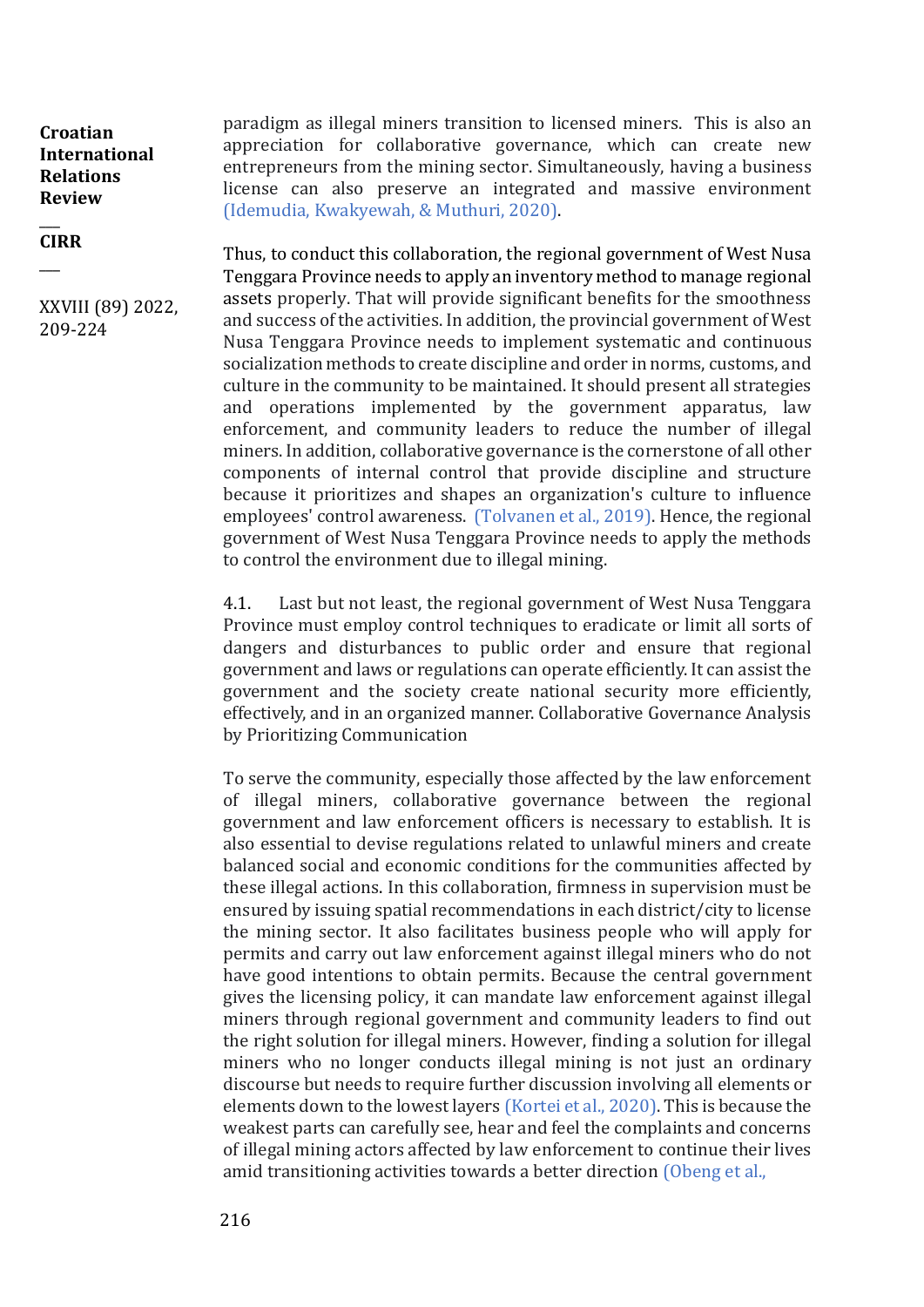#### $\overline{\phantom{a}}$ **CIRR**

 $\overline{\phantom{a}}$ 

### XXVIII (89) 2022, 209-224

2019).

In addition, the integration of all government lines demonstrates the availability of good, appropriate, and collaborative governance solutions (De Guimarães, Severo, Júnior, Da Costa, & Salmoria, 2020), allowing the government to implement the principles of good governance. One of the foundations of good governance is accountability ((Dadanga Hartanto, Agussani, & Dalle, 2021).

Good governance in its growth toward the norms of social life supports collaborative governance on law enforcement against illegal miners in the legal territory of the province of West Nusa Tenggara. The collaborative governance to enforce the law against unlawful miners prioritizes the cultural norms that apply in their specific regions by putting community interests affected by the enforcement of illegal mining regulations first. It is predicted that law enforcement that promotes cultural values will lessen communal unrest. All local governments must utilize this strategy to create a sense of security, comfort, and peace for the population that will engage in new activities outside of illicit mining. In other words, collaborative governance by prioritizing communication is very important. The main point in taking this approach is that this method can be put forward to directly touch the individual's hearts to realize their mistakes and want to fix themselves by conducting mining activities following applicable rules and regulations. This approach can also be taken by formally and informally approaching community leaders using a cultural method. In addition, the participation of local community leaders reflects the total support from all government agencies to collaborate (Hossu, Ioja, Susskind, Badiu, & Hersperger, 2018). As a result, the government is better able to comprehend the status of the local community and provide socialization with the most appropriate solutions to field-specific problems. The Collaborative Governance Analysis by Prioritizing Democracy and Equality.

The alignment of rules between regional leaders towards law enforcement on illegal miners in West Nusa Tenggara Province is quite good, i.e., prioritizing preventive efforts first, which is then carried out with repressive or strict action if these preventive efforts are not heeded. The central government guides the enforcement efforts to participate in supervising mining activities that occur in their respective regions. To convey the right message, efforts to enforce and prevent infractions of the law must be coordinated with local governments and components of society. Collaboration can begin with educational outreach, and this prevention effort can generate a positive image for the continuation of existing restrictions in the community. Furthermore, synchronization between the central and local governments in terms of drafting regulations is also essential due to the implementation of regional autonomy so that regions can exercise more authority in mining management and have an impact on the alignment of law enforcement on an ongoing basis( $X$ ia, Wang, Du, Liu, & Zhou, 2018). Besides, the sustainability of policies should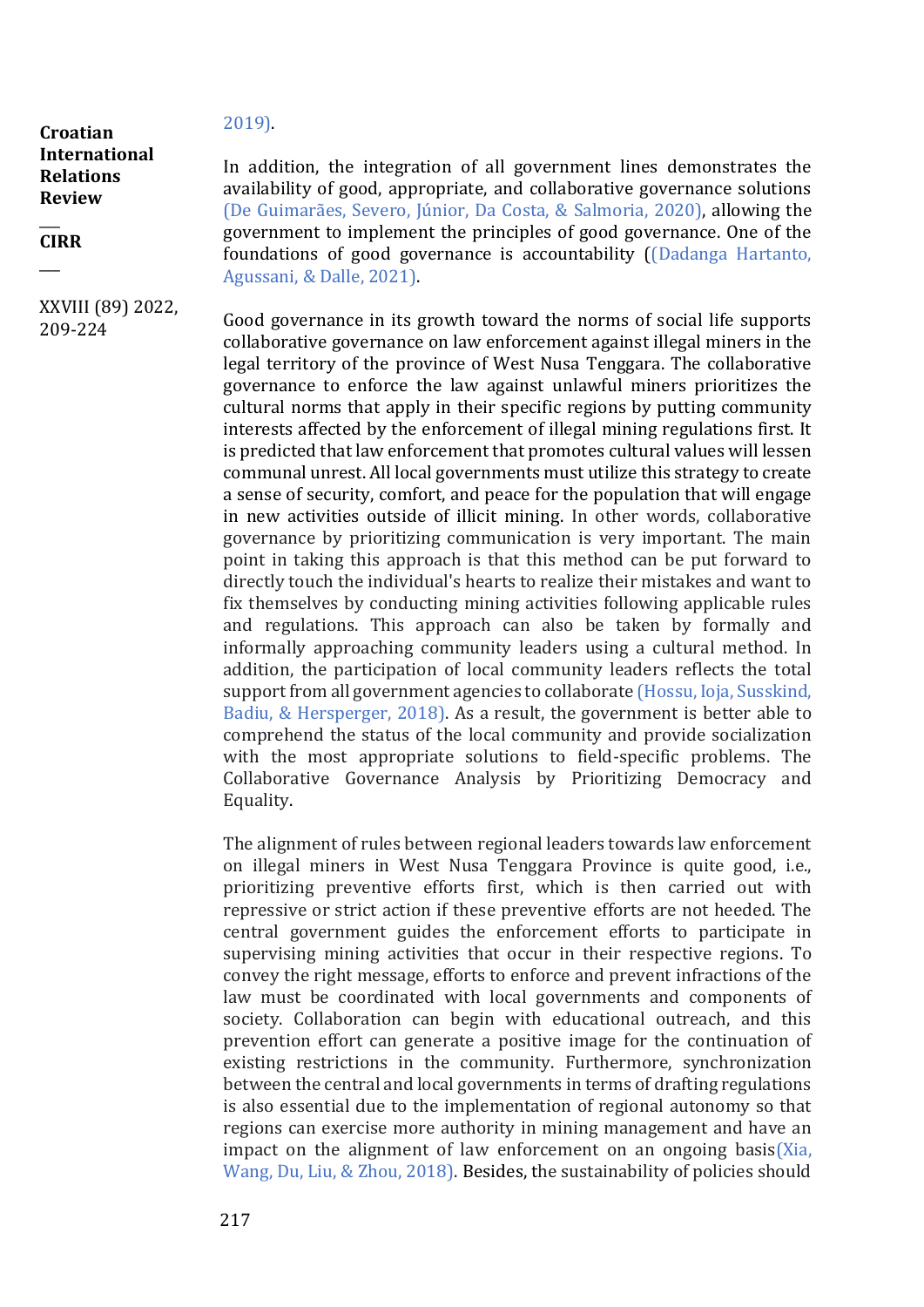$\overline{\phantom{a}}$ **CIRR**

 $\overline{\phantom{a}}$ 

XXVIII (89) 2022, 209-224

be added to government policies at the level I, level II, and regional governments level by involving religious leaders and community leaders so that the law enforcement plan runs harmoniously and fairly (Holland, 2020). In other words, the government needs to jointly set a shared vision across institutions/agencies so that gold mining without a permit can be eradicated. The Regional leaders also need to have a shared idea to achieve program and activity goals drawn to their respective duties and functions to translate development planning documents in their respective regions.

## **The Collaborative Governance Analysis by Prioritizing Power and Trust**

The law enforcement against illegal miners in the jurisdiction area of West Nusa Tenggara Province is considered very important because law enforcement officers are considered guards and protectors of society. Therefore, law enforcement must continue to establish absolute ethics against anyone who engages in illegal mining without a license. On the other hand, regional leaders and legal apparatus should have the intellectual capacity to collaborate with all levels of society to build synergistic communication between them (Gupta & Koontz, 2019). Furthermore, a responsive government must support this intellectual talent for the community's economic concerns to be resolved expeditiously. This means that federal and regional governments and law enforcement officers must take legal action under applicable rules in their respective capacities. However, law enforcement must prioritize a feeling of humanity because some individuals in mining regions are employed as day laborers. When enforcing environmental protection policies and regulations in the province of West Nusa Tenggara, the economic status of the surrounding community must be taken into consideration.

## **The Collaborative Governance Analysis by Prioritizing Determination and Stamina**

The development in cooperation between leaders for law enforcement on illegal miners in the jurisdiction area of West Nusa Tenggara Province is necessary to find a solution for the program of coaching activities for illegal miners. This means that illegal miners can be encouraged and led to continuing improving their earnings. The growth of cooperation between leaders and law enforcement about illicit miners must be founded on the government's monetary regulations. By adhering to government-issued rules, the development of mining-related collaboration between regional leaders will strengthen the provincial government's decentralization role from the central government, allowing regional governments to carry out regulatory functions on their mining territory. Moreover, the determination of regional leaders to collaborate to force the law against illegal miners still needs to be instilled (Harimbawa et al., 2022). Prevention and control measures are implemented so that unlicensed miners can apply for and administer licenses under the legislation used to carry out legitimate mining activities. In particular, provincial and regional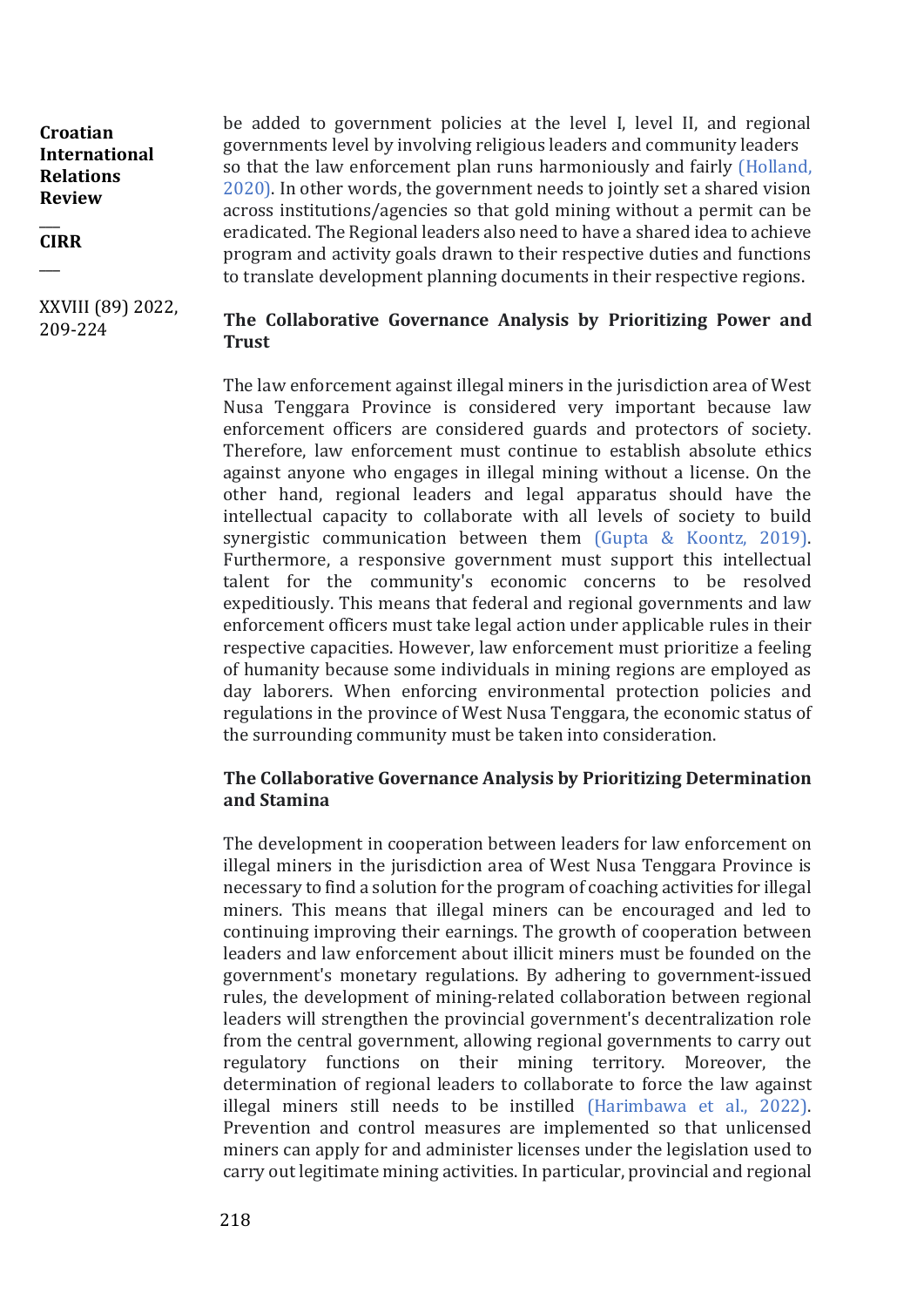governments, law enforcement officers, and interested parties must prevent and regulate unlawful mining activities humanely and lawfully. Thus, it will generate a resolve and a shared system resulting from a concerted effort to remove existing illegal mining while maintaining care for the community's welfare. **Croatian International Relations Review**   $\overline{\phantom{a}}$ 

#### **Collaborative Governance Strategy Model**

XXVIII (89) 2022, 209-224

**CIRR**  $\overline{\phantom{a}}$ 

> On its journey, collaborative governance could develop and proceeds through management of objectives; compromise; communication; democracy and equality; strength and trust; determination and stamina (Ansell & Gash, 2008). Referring to the research outcomes produced by the collaborative governance process, it is stated that the government collaboration model for law enforcement against illegal miners in the jurisdiction area of West Nusa Tenggara Province can be obtained by the government, law enforcement officers, private parties, traditional/community leaders, and environmental observers. Therefore, the authors found that this collaborative model for law enforcement government against illegal miners is PASTI. This model consists of regional governments, law enforcement officers, the private sector, traditional/ community leaders, and parent organizations (environmental observers).



**Figure 2.** PASTI Collaboration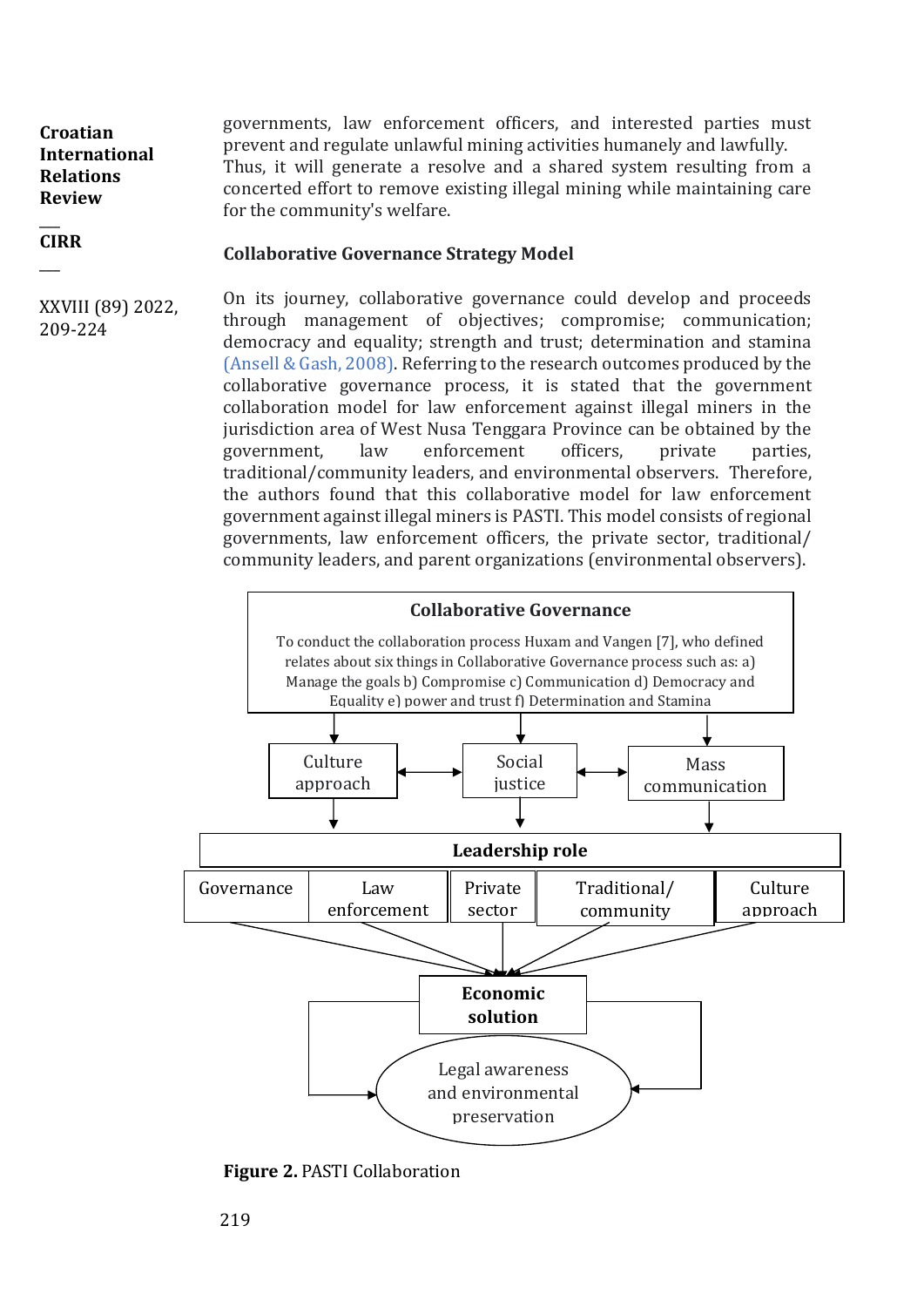#### $\overline{\phantom{a}}$ **CIRR**  $\overline{\phantom{a}}$

XXVIII (89) 2022, 209-224

The practical implication that the author can convey linked with collaborative governance in controlling illegal mining in West Nusa Tenggara Province is that this collaboration should not only be carried out by the regional government at the provincial, regency, and city levels. Instead, the regional people's representative council and law enforcement apparatus, the civil service police unit, the police, and possibly even the Indonesian national army should be involved. In addition, the commercial sector, traditional/community leaders, and Parent groups, particularly those focused on environmental observers, must be added to the control of unlawful mining actors.

The regional government is the head of a region where regional government organizers devise and implement the course of actions and carry the government affairs as an autonomous authority (Hayati & Aviana, 2021). Besides, research shows that the central government's delegation of business licensing authority to provincial and regional governments is based on effectiveness, efficiency, accountability, and externalities in the administration of government affairs (Dadang Hartanto, Dalle, Akrim, & Anisah, 2021). It further includes granting IPR (Mining business License) and SIPB (Authorization Letter for Rock Mining). A delegation plan transfers licensing authority from the regional government to the central government, despite the provincial government's authority to regulate its territory. The regional government may be empowered to issue mining permits in the region or territory.

Law enforcement officers have a task to control all forms of business that do not have a business license. The right authority is given to the law enforcement agencies in the administrative order, i.e., the Civil Service Police Unit. Suppose, however, that the police department encounters obstacles while carrying out its duties and responsibilities to punish illegal miners and actors without a permit. It is vital to take decisive action against the claimed offense in this situation. The business sector is required to engage with the government simultaneously. At the same time, it is wellknown that the private sector must collaborate to carry out approved mining operations as one of the capital owners. In addition, community leadership is an appropriate method to reduce the spread of illegal mining, which is getting wider. The role of community leaders is to deliver the understanding, advice, and opinion to illegal mining actors that seems much needed, considering the whole community still carries out great respect for its community leaders. Finally, the role of the parent organization, specifically as an environmental observer organization, needs to provide education and suggestions related to the impact or consequences of uncontrolled illegal mining that will damage the environment and affect ecosystem sustainability and uncontrolled waste. Hence, the role of the parent organization is much needed to control illegal mining activities.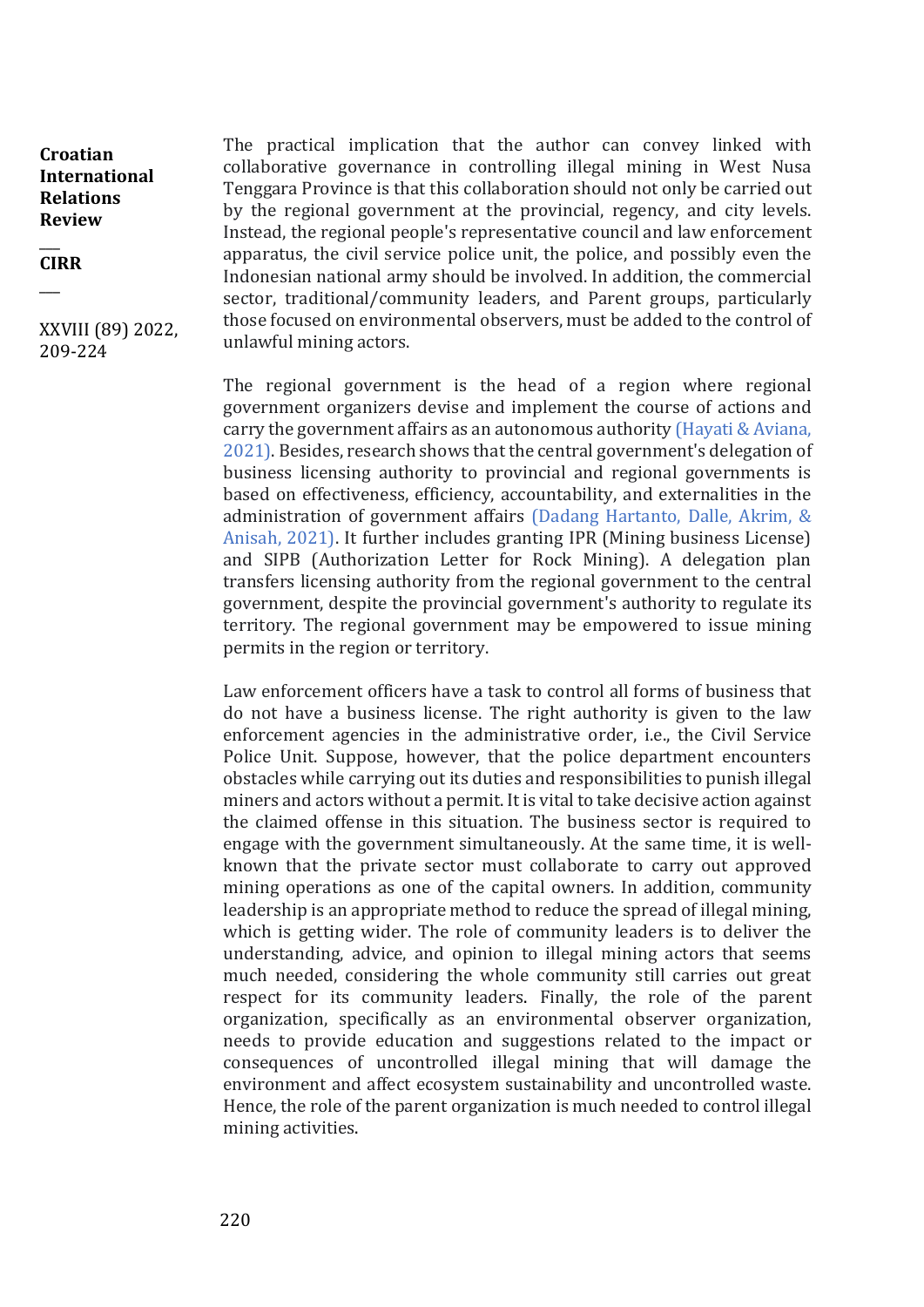## **Conclusion**

**Croatian International Relations Review** 

 $\overline{\phantom{a}}$ **CIRR**

 $\overline{\phantom{a}}$ 

XXVIII (89) 2022, 209-224

Illegal mining is a significant problem in many regions of Indonesia, particularly in West Nusa Tenggara Province. In light of the importance of collaborative governance, the purpose of the present study is to examine collaborative governance for addressing illicit mining by focusing on goal management, compromise, communication, democracy and equality, strength and trust, resolve, and perseverance. This study employed a qualitative approach with 16 research respondents selected using the snowball method. This investigation also employs descriptive analysis derived from observer triangulation analysis. The findings of this study indicate that collaborative governance in preventing illegal mining in West Nusa Tenggara Province is a step in the right direction if it is consistently implemented by the current government and law enforcement officers/agencies to control illegal miners in the province's jurisdictional area. This study showed the significance of PASTI as a collaborative governance approach for managing illicit mining in the region of West Nusa Tenggara. It includes local government, law enforcement officers/agencies, the commercial sector, community leaders, and parent organizations (environmental leaders) due to the findings and discussion of this research. Provincial, regional, and municipal administrations and law enforcement personnel, and legislative members at the provincial, regency, and municipal levels are urged to improve their performance to enhance collaboration in illicit mining control.

- To Implement the regulations of controlling Mineral and Coal mining in the jurisdiction area of West Nusa Tenggara Province in the fairest way
- To implement an optimal collaborative governance pattern to support the realization of conducive social welfare
- To accomplish maximum and intensive control of illegal miners; and
- Expanding the government's accountability to illegal miners affected by this law enforcement.

Finally, the current study can serve as a foundation for further exploration and examination of illicit mining activities in other regions and identifying creative measures to manage such activities. This can contribute to the success and proclivity of communities, regions, cities, and nations.

### **References**

- Anggraeni, J., Agustriani, E., & Palimbong, Y. (2020). *Improving the understanding of mining licensing owners on paying reclamation bond in West Nusa Tenggara Province.* Paper presented at the IOP Conference Series: Earth and Environmental Science.
- Ansell, C., & Gash, A. (2008). Collaborative governance in theory and practice. *Journal of public administration research and theory, 18*(4), 543-571. doi[:https://doi.org/10.1093/jopart/mum032](https://doi.org/10.1093/jopart/mum032)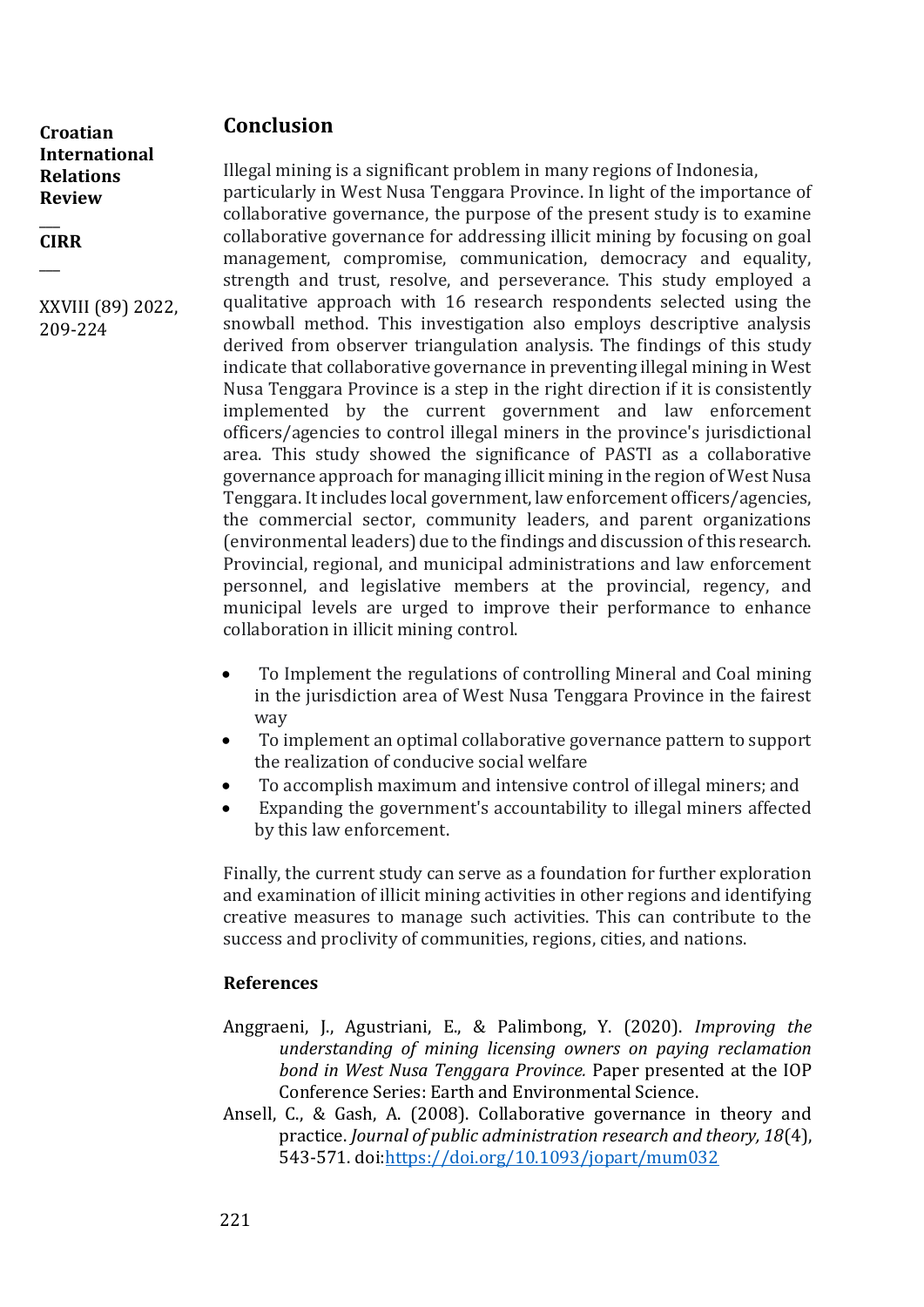| <b>Croatian</b>  |
|------------------|
| International    |
| <b>Relations</b> |
| <b>Review</b>    |

#### $\overline{\phantom{a}}$ **CIRR**

 $\overline{\phantom{a}}$ 

XXVIII (89) 2022, 209-224

- Antono, Z., Jaharadak, A., & Khatibi, A. (2019). Analysis of factors affecting stock prices in mining sector: Evidence from Indonesia Stock Exchange. *Management Science Letters, 9*(10), 1701-1710. doi[:https://doi.org/10.5267/j.msl.2019.5.018](https://doi.org/10.5267/j.msl.2019.5.018)
- Baiq, D. K. (2018). ASGM status in West Nusa Tenggara Province, Indonesia. *Journal of Degraded and Mining Lands Management, 5*(2), 1077. doi[:https://doi.org/10.15243/jdmlm.2018.052.1077](https://doi.org/10.15243/jdmlm.2018.052.1077)
- Bianchi, C., Nasi, G., & Rivenbark, W. C. (2021). Implementing collaborative governance: models, experiences, and challenges. In (Vol. 23, pp. 1581-1589): Taylor & Francis.
- Bloomfield, J., & Fisher, M. J. (2019). Quantitative research design. *Journal of the Australasian Rehabilitation Nurses Association, 22*(2), 27-30. doi[:https://doi.org/10.33235/jarna.22.2.27-30](https://doi.org/10.33235/jarna.22.2.27-30)
- De Guimarães, J. C. F., Severo, E. A., Júnior, L. A. F., Da Costa, W. P. L. B., & Salmoria, F. T. (2020). Governance and quality of life in smart cities: Towards sustainable development goals. *Journal of Cleaner Production, 253*, 119926. doi[:https://doi.org/10.1016/j.jclepro.2019.119926](https://doi.org/10.1016/j.jclepro.2019.119926)
- Duff, P. M., & Downs, T. J. (2019). Frontline narratives on sustainable development challenges/opportunities in the 'illegal'gold mining region of Madre de Dios, Peru: Informing an integrative collaborative response. *The Extractive Industries and Society, 6*(2), 552-561. doi[:https://doi.org/10.1016/j.exis.2019.01.005](https://doi.org/10.1016/j.exis.2019.01.005)
- Florini, A., & Pauli, M. (2018). Collaborative governance for the sustainable development goals. *Asia & the Pacific Policy Studies, 5*(3), 583-598. doi[:https://doi.org/10.1002/app5.252](https://doi.org/10.1002/app5.252)
- Gupta, D., & Koontz, T. M. (2019). Working together? Synergies in government and NGO roles for community forestry in the Indian Himalayas. *World Development, 114*, 326-340. doi[:https://doi.org/10.1016/j.worlddev.2018.09.016](https://doi.org/10.1016/j.worlddev.2018.09.016)
- Harimbawa, G., Sumaryadi, I. N., Djohan, D., & Mulyati, D. (2022). Government Collaboration on Controlling Illegal Mining in West Nusa Tenggara Province. *Budapest International Research and Critics Institute (BIRCI-Journal): Humanities and Social Sciences, 5*(1).
- Hartanto, D., Agussani, A., & Dalle, J. (2021). Antecedents of Public Trust in Government During the COVID-19 Pandemic in Indonesia: Mediation of Perceived Religious Values. *Journal of Ethnic and Cultural Studies, 8*(4), 321-341. doi[:https://doi.org/10.29333/ejecs/975](https://doi.org/10.29333/ejecs/975)
- Hartanto, D., Dalle, J., Akrim, A., & Anisah, H. U. (2021). Perceived effectiveness of e-governance as an underlying mechanism between good governance and public trust: a case of Indonesia. *Digital Policy, Regulation and Governance*. doi[:https://doi.org/10.1108/DPRG-03-](https://doi.org/10.1108/DPRG-03-2021-0046) [2021-0046](https://doi.org/10.1108/DPRG-03-2021-0046)
- Hasibuan, O. P., Tjakraatmadja, J. H., & Sunitiyoso, Y. (2021). Integrated Strategy to Curtail Illegal Gold Mining: A Case Study in Central Kalimantan, Indonesia. *The Asian Journal of Technology*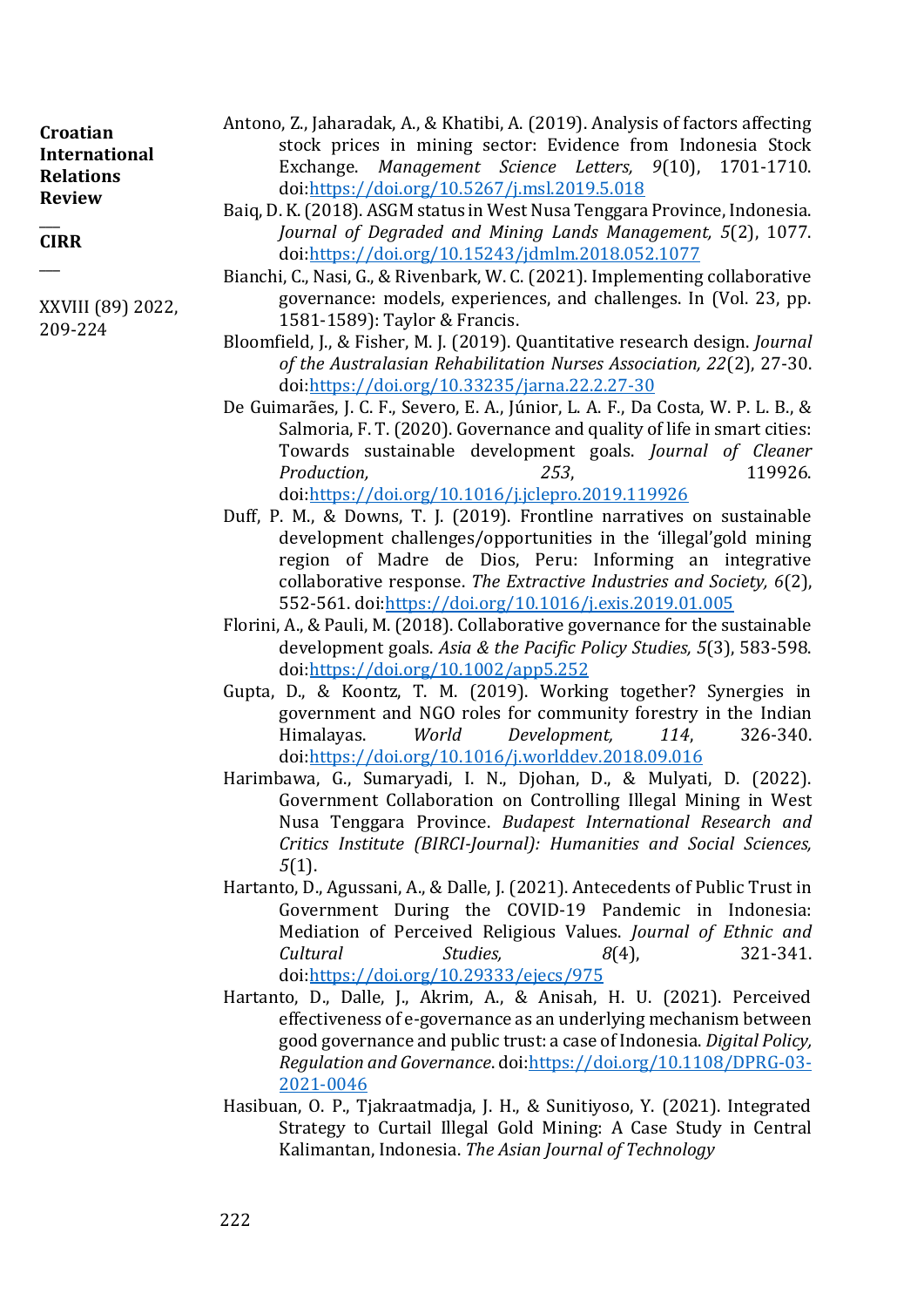| Croatian<br><b>International</b><br><b>Relations</b><br><b>Review</b> | Management, 14(1), 1-18. doi:https://doi.org/10.12695/ajtm.2021.14.1.1<br>Hayati, N., & Aviana, N. (2021). The Role of New Public Management (NPM)<br>on the Relation of Government Internal Control System (SPIP) With<br>Public Organizational Performance. Paper presented at the 7th |
|-----------------------------------------------------------------------|------------------------------------------------------------------------------------------------------------------------------------------------------------------------------------------------------------------------------------------------------------------------------------------|
| <b>CIRR</b>                                                           | Regional Accounting Conference (KRA 2020).<br>Holland, L. (2020). Illegal gold mining and the struggle to save the Amazon                                                                                                                                                                |
|                                                                       | in Peru. Frontiers of Development in the Amazon: Riches, Risks, and<br>Resistances, 189-212.                                                                                                                                                                                             |

- Hossu, C. A., Ioja, I. C., Susskind, L. E., Badiu, D. L., & Hersperger, A. M. (2018). Factors driving collaboration in natural resource conflict management: Evidence from Romania. *Ambio, 47*(7), 816-830. doi[:https://doi.org/10.1007/s13280-018-1016-0](https://doi.org/10.1007/s13280-018-1016-0)
- Huxham, C., Vangen, S., Huxham, C., & Eden, C. (2000). The challenge of collaborative governance. *Public Management an International Journal of Research and Theory, 2*(3), 337-358. doi[:https://doi.org/10.1080/14616670050123260](https://doi.org/10.1080/14616670050123260)
- Idemudia, U., Kwakyewah, C., & Muthuri, J. (2020). Mining, the environment, and human rights in Ghana: An area of limited statehood perspective. *Business Strategy and the Environment, 29*(7), 2919-2926. doi[:https://doi.org/10.1002/bse.2581](https://doi.org/10.1002/bse.2581)
- Irfan, M., & Israfil, H. (2017). Baja Bima Customary Sanctions as Alternative Policy of Corruption Actors in Bima Regency West Nusa Tenggara. *Unram Law Review, 1*(1), 41-60. doi[:https://doi.org/10.29303/ulrev.v1i1.10](https://doi.org/10.29303/ulrev.v1i1.10)
- Istinah, S. R. D., Witasari, A., Fuadi, F. F., & Maskun, M. A. (2021). The Choice Problems Of Presidential System In Indonesia Post-Reformation. *Jurnal Daulat Hukum, 4*(3), 208-221. doi[:https://doi.org/10.30659/jdh.v4i3.17516](https://doi.org/10.30659/jdh.v4i3.17516)
- Kaboub, F. (2008). Positivist paradigm. *Encyclopaedia of counselling, 2*(2), 343.
- Kortei, N. K., Heymann, M. E., Essuman, E. K., Kpodo, F. M., Akonor, P. T., Lokpo, S. Y., . . . Tettey, C. (2020). Health risk assessment and levels of toxic metals in fishes (Oreochromis noliticus and Clarias anguillaris) from Ankobrah and Pra basins: Impact of illegal mining activities on food safety. *Toxicology Reports, 7*, 360-369. doi[:https://doi.org/10.1016/j.toxrep.2020.02.011](https://doi.org/10.1016/j.toxrep.2020.02.011)
- Kurniawan, A. R., & Surono, W. (2013). Model reklamasi tambang rakyat berwawasan lingkungan: Tinjauan atas reklamasi lahan bekas tambang batu apung ijobalit, Kabupaten Lombok Timur, Propinsi Nusa Tenggara Barat. *Jurnal Teknologi Mineral dan Batubara, 9*(3), 165-174.
- Mukhlis, M., & Perdana, R. (2022). A Critical Analysis of the Challenges of Collaborative Governance in Climate Change Adaptation Policies in Bandar Lampung City, Indonesia. *Sustainability, 14*(7), 4077. doi[:https://doi.org/10.3390/su14074077](https://doi.org/10.3390/su14074077)
- Noble, H., & Heale, R. (2019). Triangulation in research, with examples. In (Vol. 22, pp. 67-68): Royal College of Nursing.
- Obeng, E. A., Oduro, K. A., Obiri, B. D., Abukari, H., Guuroh, R. T., Djagbletey, G. D., . . . Appiah, M. (2019). Impact of illegal mining activities on

XXVIII (89) 2022,

209-224